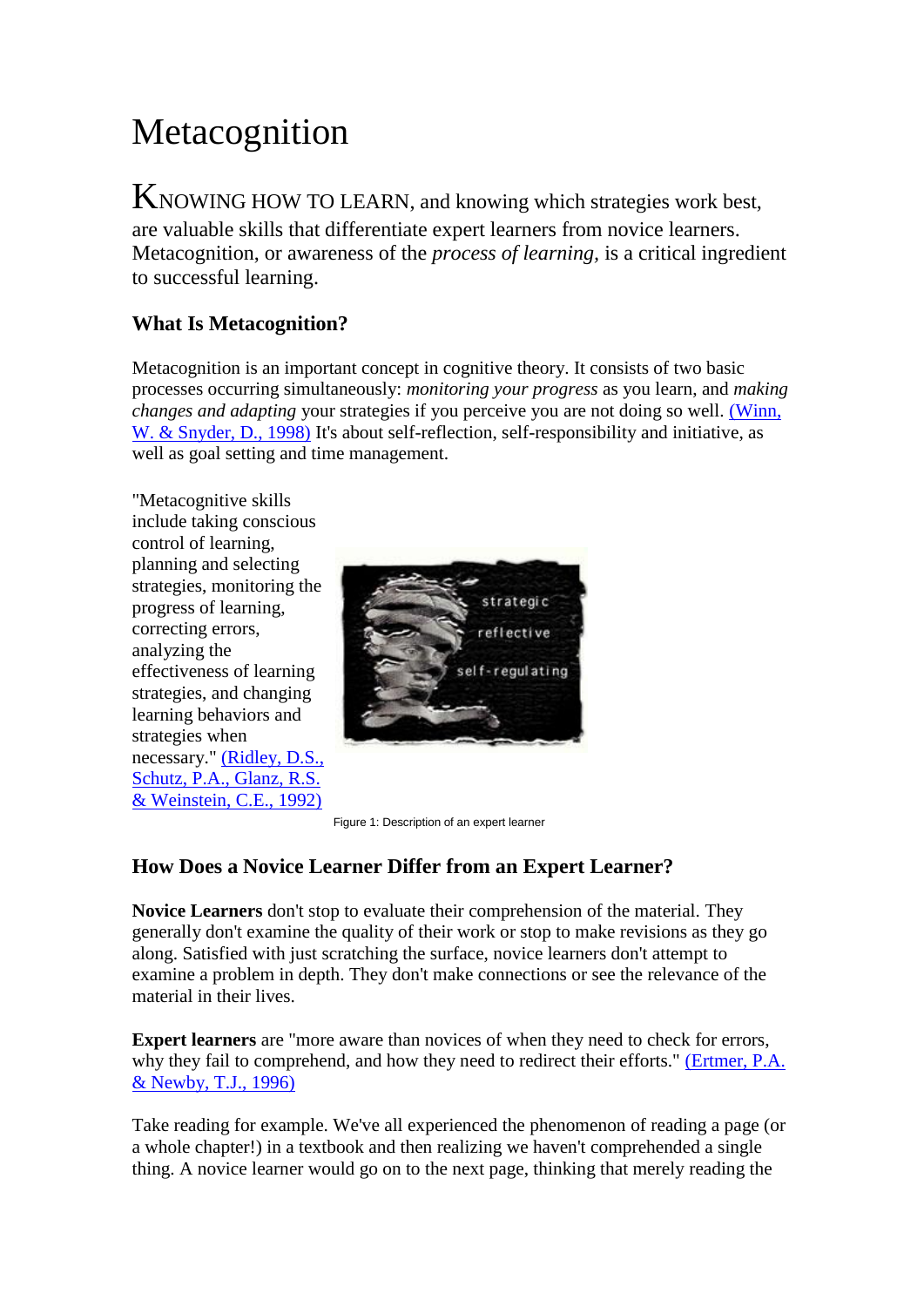words on a page is enough. An expert learner would re-read the page until the main concept is understood, or flag a difficult passage to ask for clarification from an instructor or peers later.

## **Metacognitive Strategies for Successful Learning**

Imagine you are about to take a final exam. Here are some metacognitive strategies to try:



Figure 2: Using metacognitive strategies to study for an essay exam.

# **More on Metacognitive Strategies for Successful Learning**

#### **Awareness:**

- Consciously identify what you already know
- Define the learning goal
- Consider your personal resources (e.g. textbooks, access to the library, access to a computer work station or a quiet study area)
- Consider the task requirements (essay test, multiple choice, etc.)
- Determine how your performance will be evaluated
- Consider your motivation level
- Determine your level of anxiety

#### **Planning:**

- Estimate the time required to complete the task
- Plan study time into your schedule and set priorities